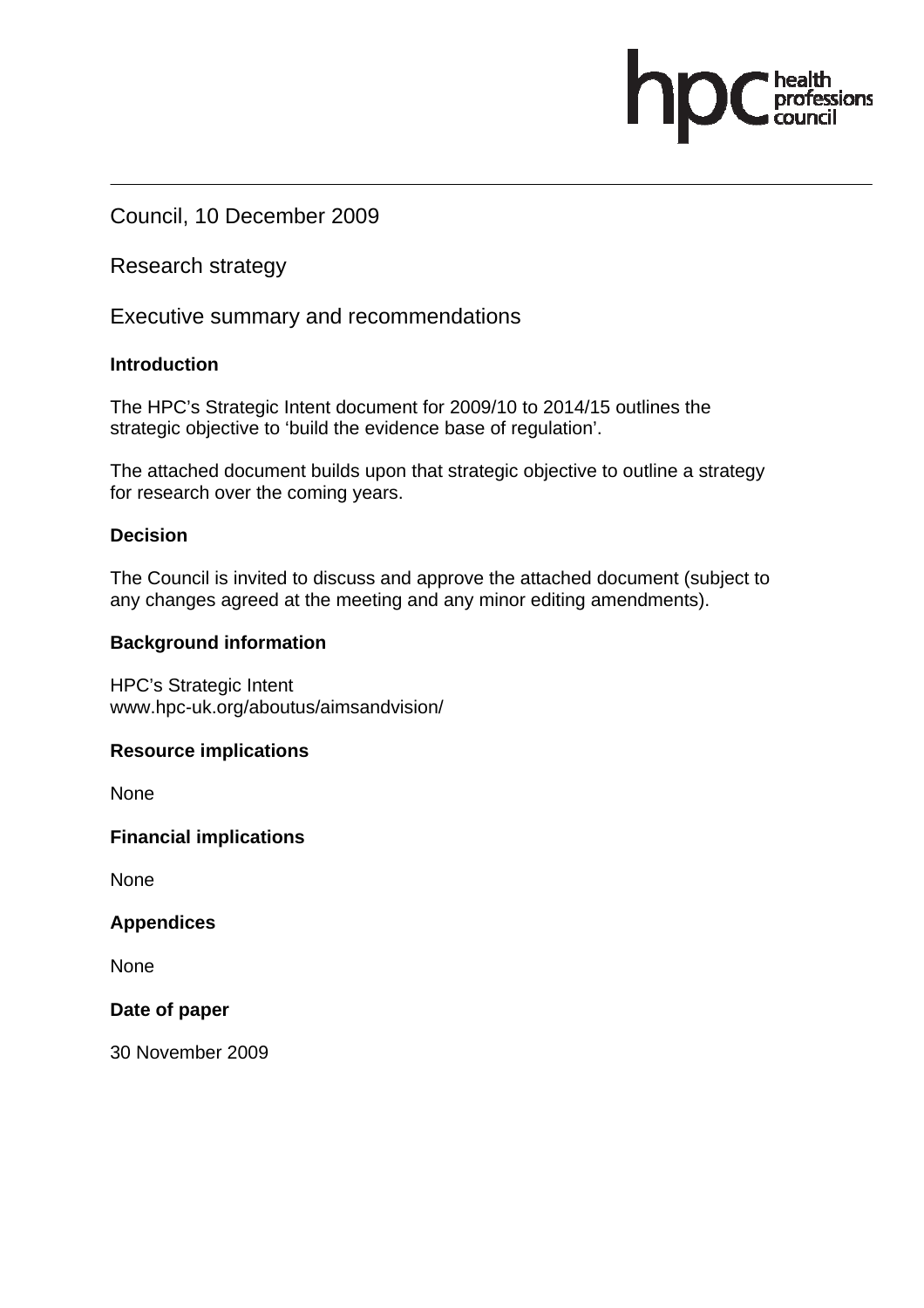

### **Building the evidence base of health regulation: A research strategy for HPC**

## **1. About this document**

The HPC strategic intent for 2009/10 to 2014/15 outlines the strategic objective to 'build the evidence base of regulation'. This objective is aimed at both developing HPC regulatory policy and influencing the wider regulatory agenda.<sup>1</sup>

This document sets out the rationale, aims and outcomes of a HPC research programme. Clearly this needs to be set within the context of research work already ongoing and already complete across the organisation. The main areas of new research inquiry over the coming years are outlined.

## **2. Introduction**

 $\overline{a}$ 

This section sets out the background and context to the HPC's strategic objective in this area.

## **2.1 Organisational culture**

Since its creation, the HPC has had a commitment to high quality, publicly available information. For example, the Council and Committees are regularly provided with detailed reports from the various departments, alongside data on trends in the registration, fitness to practise and education functions. All this information is publicly available on the HPC website and Council and Committee meetings are also open to members of the public. This contrasts to the HPC's predecessor, the Council for Professions Supplementary to Medicine (CPSM), where information was not readily available and often not in the public domain.

In its 2007/08 Performance review of all health regulators, the Council for Healthcare Regulatory Excellence (CHRE) commended the HPC on 'the quality of its management information and data collection'.<sup>2</sup> This reflects HPC's own commitment to constant quality improvement and to making decisions based on robust data. In 2008/09, the CHRE concluded: 'The HPC is a transparent, well-organised, efficient and cost-effective regulator. $3<sup>3</sup>$ 

<sup>&</sup>lt;sup>1</sup> Health Professions Council, Strategic Intent 2009/10 to 2014/15 www.hpc-

uk.org/assets/documents/1000292020081216aPOLDCBStrategicintentdraftFinal.pdf 2  $2$  Council for Healthcare Regulatory Excellence, Performance Review of Healthcare Regulators 2007/08

www.chre.org.uk/\_img/pics/library/080827\_Peformance\_Review\_Report\_2007-08.pdf <sup>3</sup> Council for Healthcare Regulatory Excellence, Performance Review of Healthcare Regulatory Bodies 2008/09

www.chre.org.uk/\_img/pics/library/090702\_Peformance\_Review\_process\_Report\_2008-09.pdf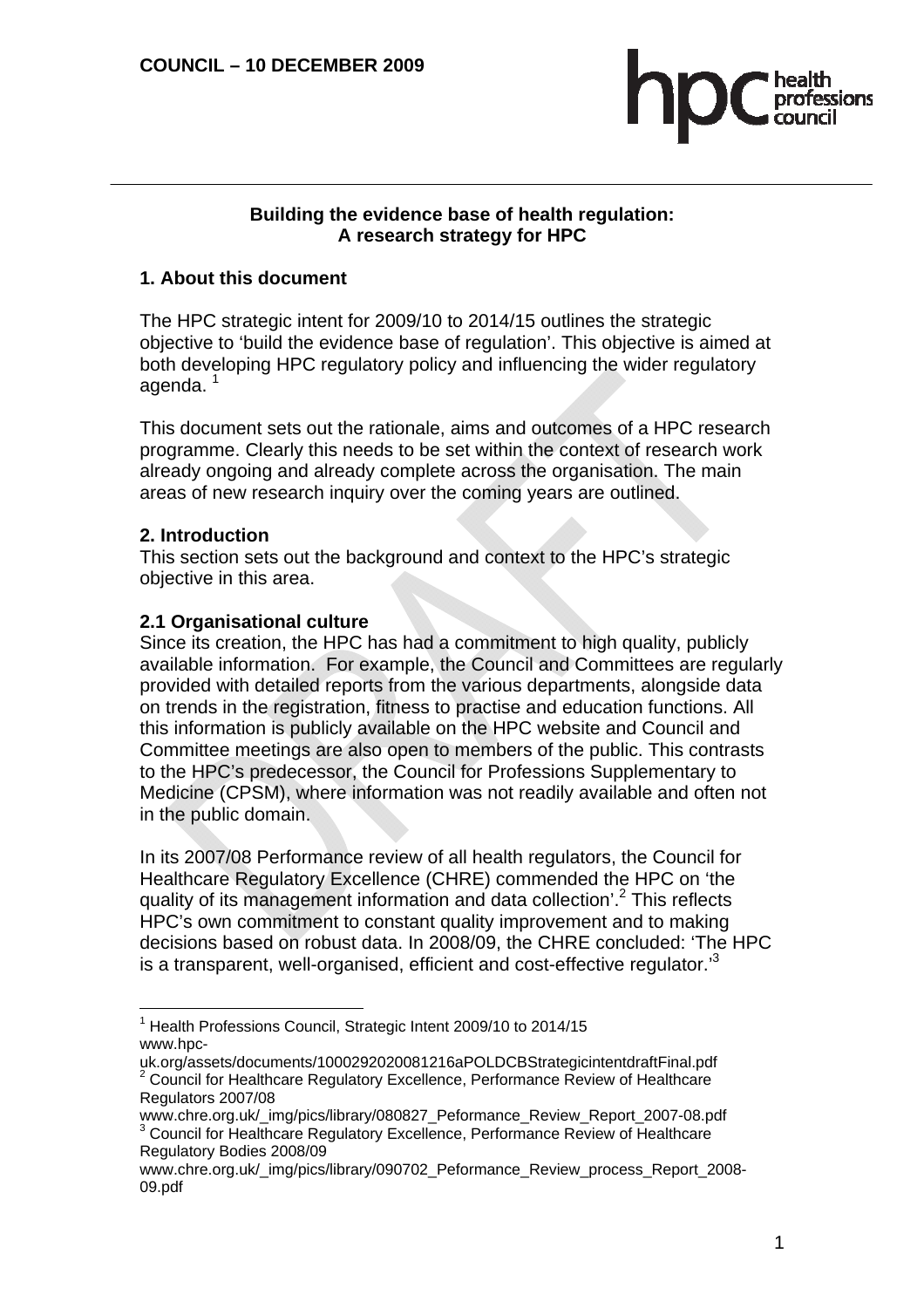The National Audit Office also carried out its own independent organisational health check on the HPC during 2008. Their report described the culture of HPC as having good 'buy-in' to its organisational values and mission, highly motivated staff who embrace change and a non hierarchical structure and attitude. It also highlighted the HPC's strong project work as being a positive factor within the organisation and a willingness to recruit external expertise where appropriate.

The culture, values and management of the current organisation mean that it is now ideally placed to embark on a programme of new initiatives to contribute more proactively to the evidence base of health regulation.

## **2.2 Existing research findings**

There is a lack of research and analysis in the professional regulatory field, particular relating to the 'non-medical professions' regulated by the HPC. In 2008, a HPC commissioned literature review into research about complaints found no comparable studies of the professions regulated by the HPC and a lack of evidence generally about complaints against non-medical healthcare professionals.<sup>5</sup>

In 2008, our own research into the area of continuing fitness to practise and revalidation found that, on the basis of the available data, the risk posed by the professions we regulate overall appeared to be relatively low and that there was insufficient evidence to support a rationale to introduce revalidation. However, trends did emerge from this research that are worthy of further attention including the existing lack of awareness of regulation and its purpose and trends in complaints data around age and gender.<sup>6</sup>

We regularly formally publish qualitative and quantitative analysis of trends in our key operational processes (e.g. the fitness to practise and education reports) and similar data will also be published for the outcomes of the CPD audits.

However, we have not to date had a coordinated approach to evidence building nor have we had opportunities to make many cross comparisons with existing published research or with data from other regulators.

# **2.3 Efficacy**

The professions regulated by the HPC are constantly developing, evolving and challenging the evidence base which supports their practice. This evidence is crucial to the ongoing development of the professions and to the

 $\overline{a}$ <sup>4</sup> National Audit Office, Organisational Health Check

www.hpc-uk.org/assets/documents/10002485council\_20081001\_enclosure11.pdf <sup>5</sup> Gulland, Jackie, Scoping report on existing research on complaints mechanisms, (January 2008).

www.hpc-uk.org/publications/research/index.asp?id=208 6

<sup>&</sup>lt;sup>6</sup> Continuing Fitness to Practise – Towards an evidence based approach to revalidation http://www.hpc-uk.org/publications/research/index.asp?id=207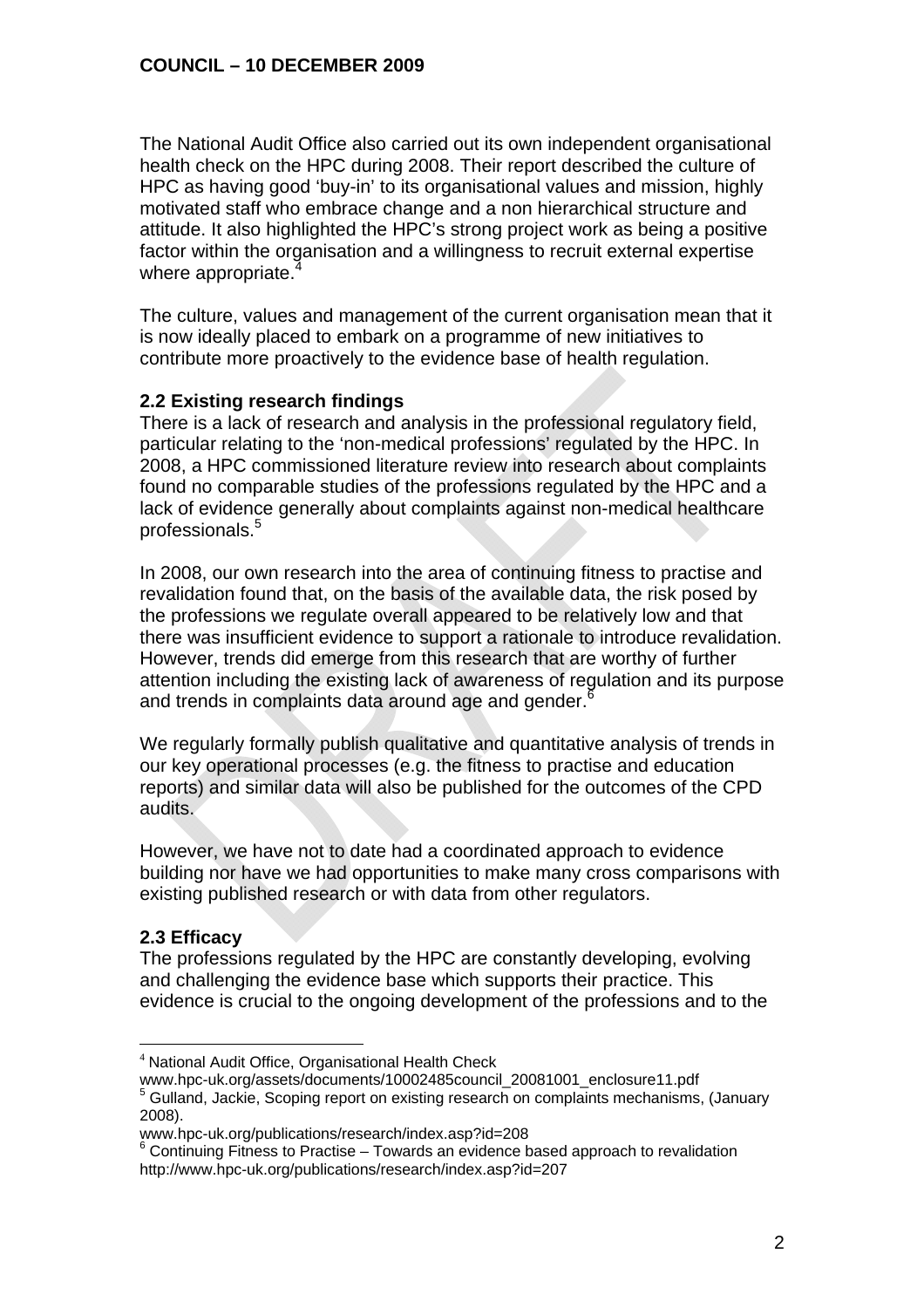decisions that individual practitioners make about the treatments, therapies and interventions they perform. This information is also important to decisions made by others, such as service providers and commissioners in making decisions about the best use of limited funds and resources.

The HPC's strategic objective does not aim to build the evidence base of the practice of the regulated professions. This is properly outside the remit of the statutory regulator and instead the domain of the education and research community, professional bodies, service providers, commissioners, voluntary sector and others. The professions are concerned with building the evidence base for the effectiveness of what they do and use this information to further develop their practice. It therefore seems appropriate that the HPC aims to build the evidence base of what it does and disseminates this information to its stakeholders.

# **3. A strategy for HPC**

The HPC's strategic intent document suggests a number of different avenues through which the strategic objective of building the evidence base for regulation might be achieved.

They are:

- Undertake research and consultation into all aspects of HPC's current regulatory processes.
- Undertake research into risk based revalidation and cpd monitoring.
- Engender greater understanding of risk based approaches to regulation.
- Ensuring that research reports are widely disseminated.
- Using seminars to discuss research findings with stakeholders.
- Ensuring that HPC research findings are taken into account in the development of wider regulatory policies.

The strategy highlights the importance of dissemination and sharing of research findings as well as identifying priority areas for research.

This paper proposes that there are three interlocking priorities for the research agenda for the next five years: continuing fitness to practice; communications; and fitness to practise trend analysis.

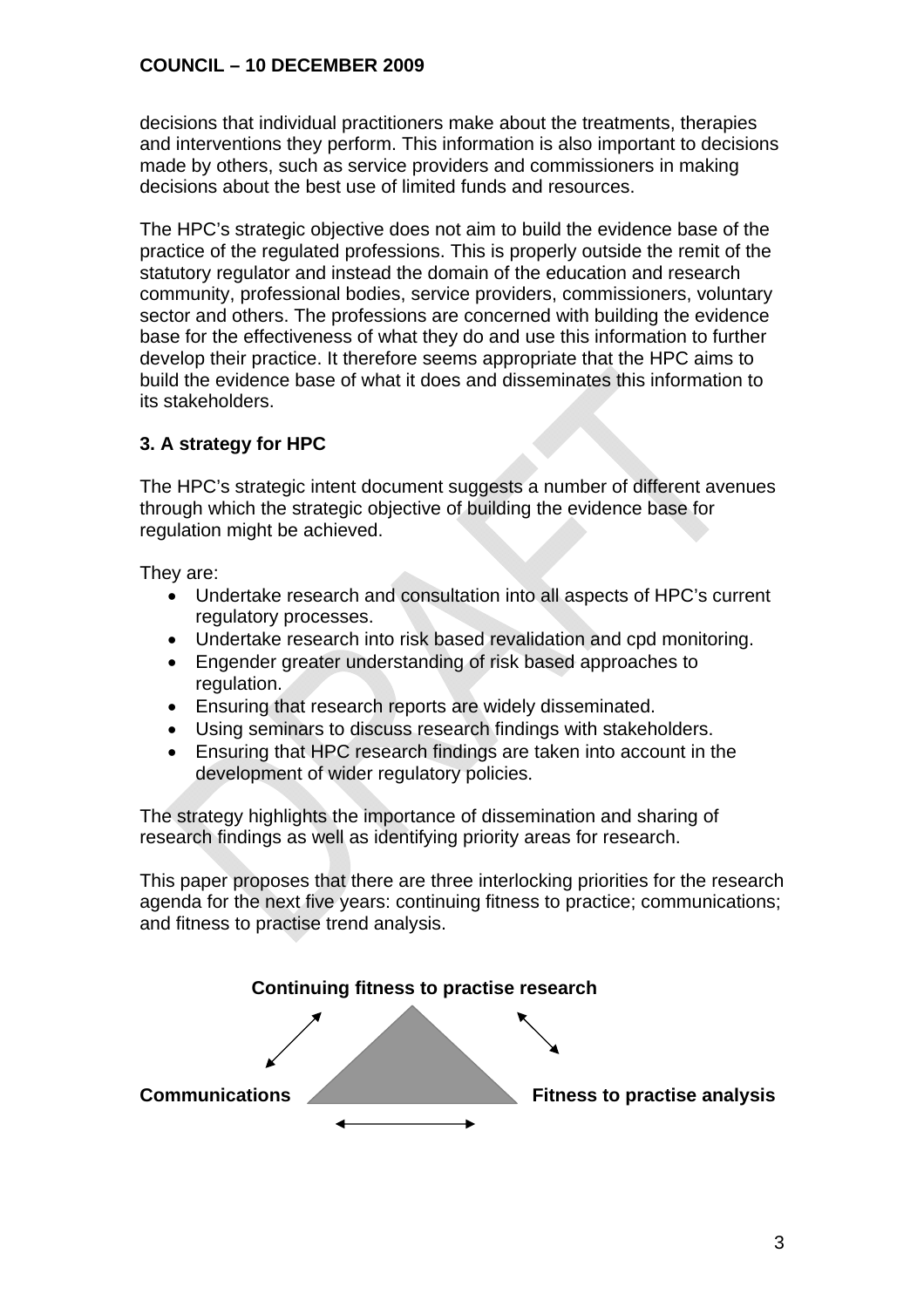# **4. Priorities for research 2009/10 to 2014/15**

This section outlines three priority areas for research in the years 2009/10 to 2014/15. However, particularly as this is the first strategy document of this kind, it will need to be kept under close review.

The Policy and Standards Department workplan, presented to the Council in March each year, will include an appendix outlining the research activity undertaken in the previous financial year and the activity planned in the forthcoming year, across the Departments covered by this document.

## **4.1 Continuing fitness to practise**

## **What is already known?**

• There are no published research studies on either continuing fitness to practise or CPD for the professions regulated by the HPC.

There are two areas that merit further analysis:

- Continuing fitness to practise and revalidation
- Continuing professional development audit data

## **4.1.1 Continuing fitness to practice and revalidation**

The report from the Continuing Fitness to Practice Professional Liaison Group (PLG) made a number of findings and recommendations.

The PLG concluded that, on the basis of the available evidence, conduct seemed to be a higher risk than competence and that therefore our attention might be best focused on 'professionalism' and its constituents. The PLG also found that awareness of regulation amongst members of the public was low. Although the group recommended that revalidation was not merited for the professions regulated by the HPC at this time, a number of areas for further work were identified.

They included:

- A retrospective study to explore whether registrants from a particular profession who have been subject to a complaint are more likely to have been involved in disciplinary procedures or to demonstrate a poor record in professional behaviour during training.
- A prospective study piloting the use of a professionalism tool with education and training providers for two different professions and track progress of students over 5 years.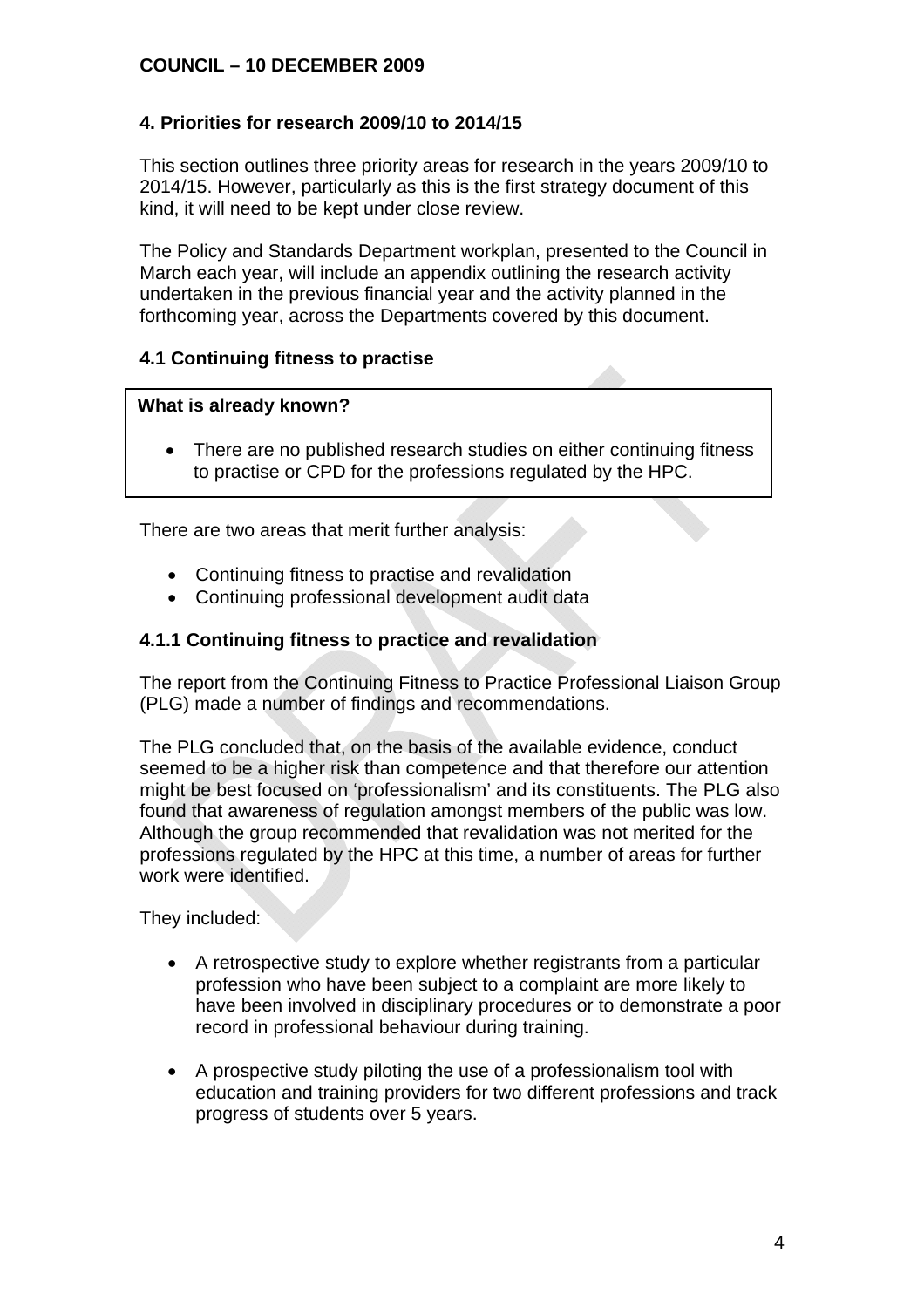The recommendations of the PLG were endorsed by Council and a project plan has been devised to implement the first two phases of research. Funding has been subsequently received from the Department of Health to deliver a project to further explore the evidence base for, and feasibility of, revalidation. This project includes the two pieces of research outlined on the previous page, as well as a number of other research strands both internally conducted and externally commissioned.

# **4.1.2. Continuing Professional Development audit data**

HPC has undertaken analysis of the data from the first CPD audits undertaken. The forthcoming CPD annual report will include qualitative and quantitative analysis of the outcomes of the CPD audits.

External advice from a statistical expert is being sought to guide this work and to assist the Committees in reviewing the outcomes of the audits, which will look in more detail at the trends apparent in the data and the risks and reasons behind registrants' failure to meet the CPD standards.

Analysis of CPD audits forms part of the HPC's work on revalidation and may also assist in work on fitness to practise. The CPD data has the potential to be a unique cross-professional source for developing greater understanding of the relationship between CPD activity and continuing fitness to practise.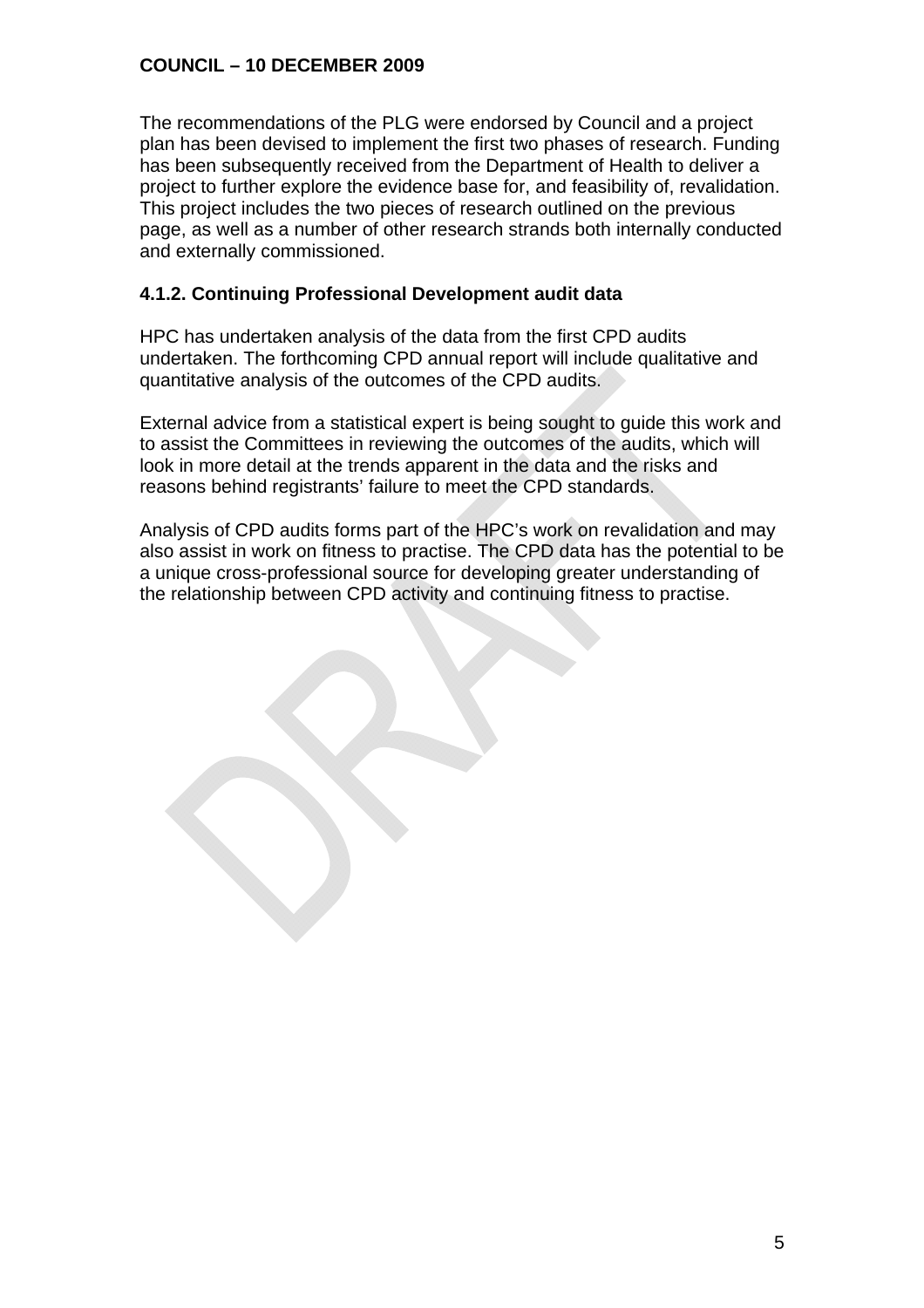# **4.2 Fitness to Practise**

## **What is already known**

- There is some variation in trends across the 14 professions e.g. some professions are subject to more complaints than would be expected by their proportion on the Register.
- There are similarities across the 14 professions e.g. more men than women complained about e.g. route to registration is not a factor in the likelihood of complaint.

There is a need to look in more detail at the data on fitness to practice cases. Considerable work has already gone into looking at trends. Some examples of the kinds of areas which HPC would seek to examine would include:

- What are the correlations between age, location of practice and fitness to practice?
- Are certain groups more likely to have conduct complaints made against them?
- What are the trends in relation to overseas qualified practitioners?
- How do complaints considered by the HPC relate to complaints received at local level in terms of numbers and the nature of complaints?
- What kind of complaints come from members of the public? What are their expectations of the fitness to practise process?
- Do we receive many complaints from so-called 'vulnerable groups' and what do we know about the nature of these complaints?
- Is there a role in fitness to practise proceedings for mediation and alternative approaches to dispute resolution? What would be the likely impact of such arrangements?

The Fitness to Practise Department has recently commissioned research into the expectations of complainants which is likely to help inform developments to increase the accessibility of the fitness to practise process. The outcomes of this research is also likely to feed into work in other areas, such as planned future work to look at the potential role (if any) of mediation and dispute resolution in fitness to practise proceedings.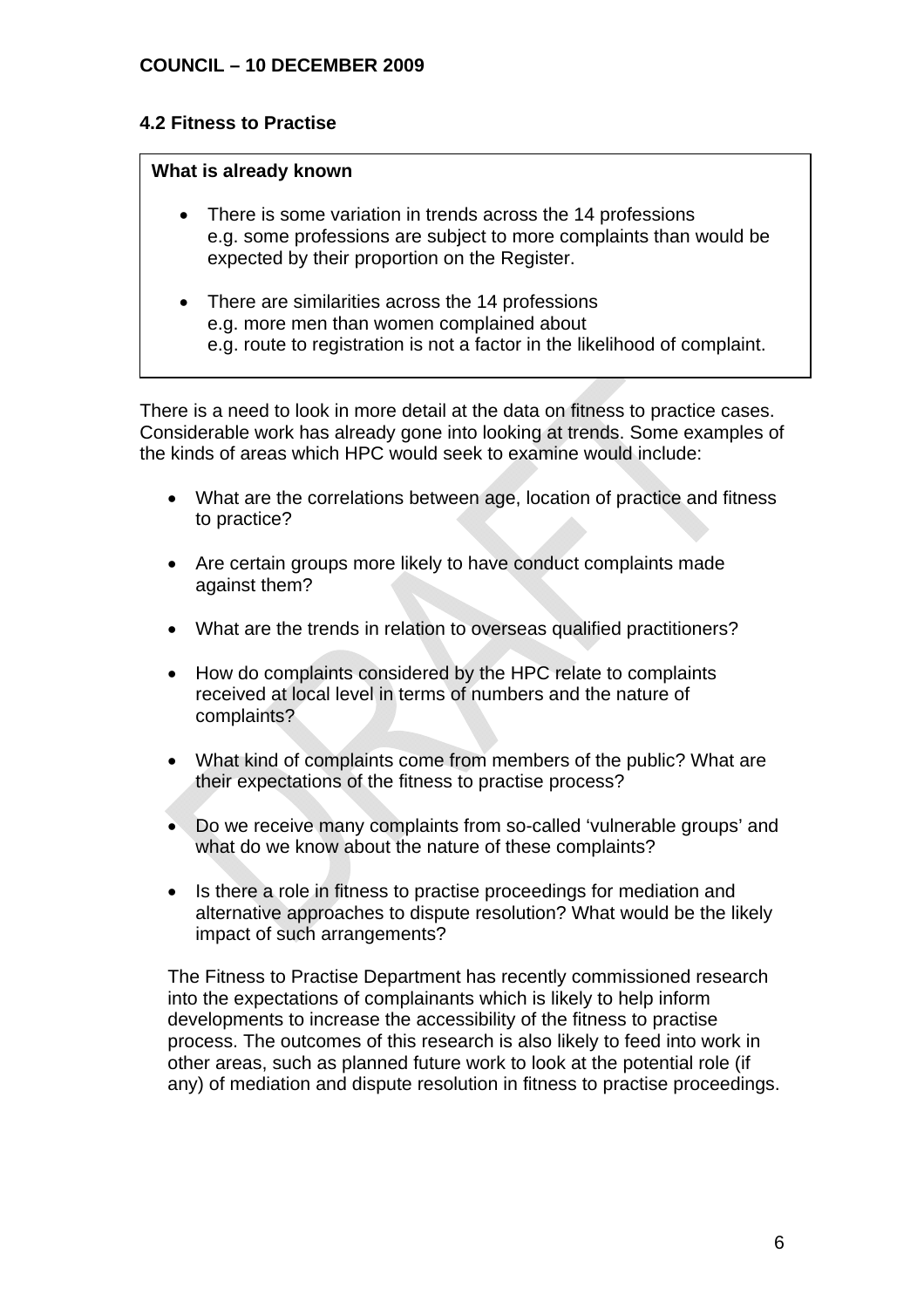## **4.3 Communications**

#### **What is already known?**

- Relatively low but increasing level of public awareness of health regulation and the HPC but the public believe that health professionals should be regulated.
- Anecdotally there appears to be some misunderstanding of regulation amongst some professions that are currently unregulated.

The Communications Department has an established programme of market research which looks at various stakeholder perceptions. This work is ongoing and is outlined in the Communications Strategy. However, there is an opportunity for the work of the Communications Department to be linked more closely to the findings from the other research initiatives at HPC as well as informing other departments of current evidence.

For example, the Communications Department could use some of the data from fitness to practise trend analysis and from the analysis of CPD data to stimulate interest and debate in health regulation amongst the public, registrants and employers. – e.g. Do registrants and the public know that conduct is a much more likely cause for complaint than competence; that there appear to be links between pre-registration behaviour and later behaviour whilst registered; and that men are more likely to be complained about than women? The Communications Department has also sought to make use of personal stories about complaints but there could be the opportunity to raise awareness through narratives, perhaps using new media and hypothetical scenarios.

Specific communications work amongst professions outside of regulation will be crucial for the HPC as it implements its new approach to aspirant groups, particularly amongst those groups who are currently opposed or hostile to statutory regulation. Findings from research could be used in these communications campaigns as well. There may be a case for further specific independent market research to determine the views of members of these professions as well.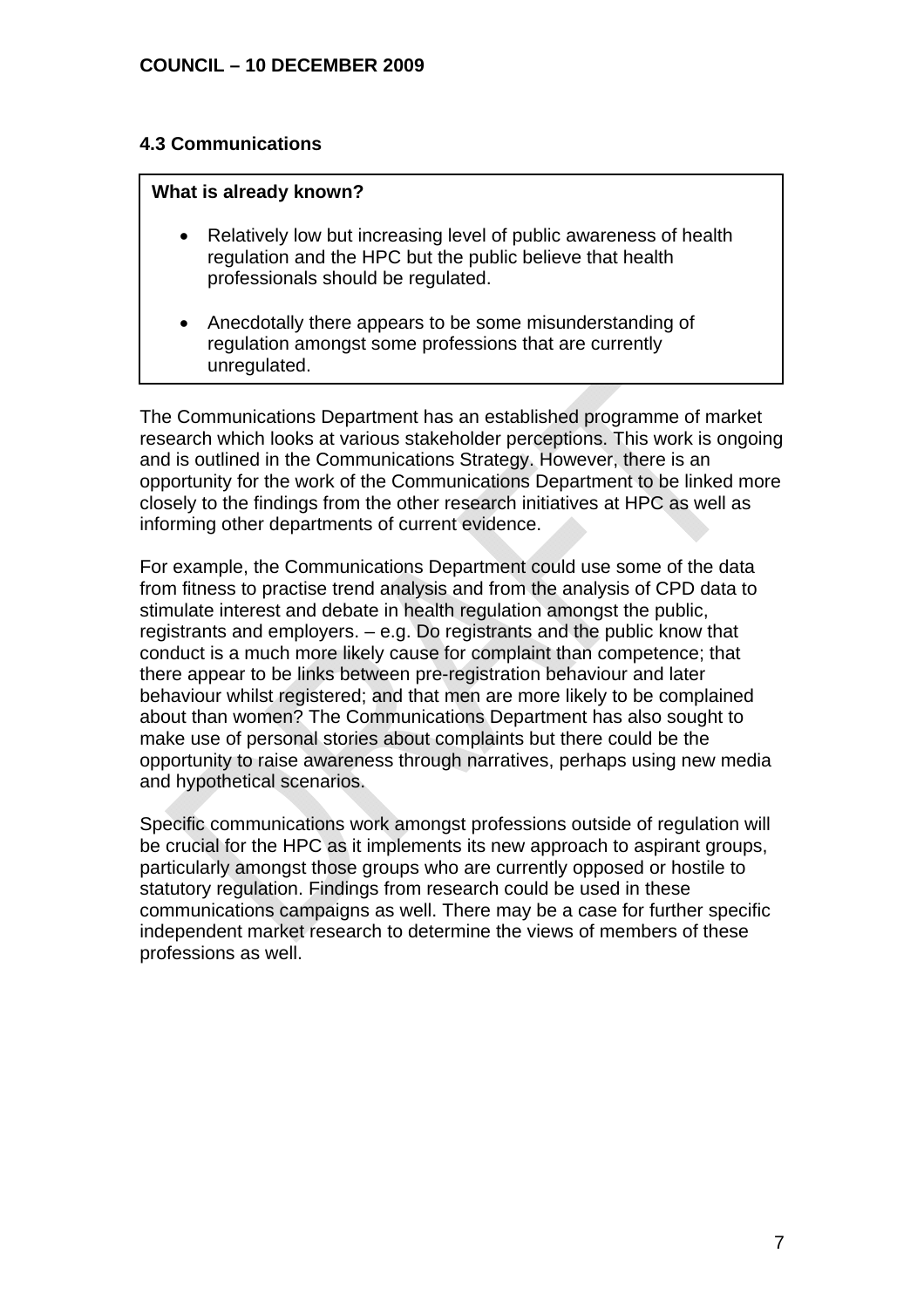## **5. Outcomes**

The outcome of this strategy should be greater understanding of health regulation – both internally for the HPC and externally for other stakeholders. It should also contribute to more robust policy making in the future.

The research should also generate further debate and analysis amongst the wider health and regulation community. For example - Should regulators be defining and promoting good practice and safe environments or identifying 'bad apples'? Can they do both effectively? Why are some professions more likely to be the subject of complaint about conduct than others? What drives practitioners towards self reflection (as a known safeguard against poor performance and poor practice)? Can self reflection be taught more explicitly? Should it be?

New questions will need to be addressed in the future, some of which relate to new developments in the regulatory landscape for example, the merits and demerits of licencing models and uni-professional versus multi-professional regulation.

#### **5.1 Dissemination to stakeholders**

Research evidence is only important if it contributes to a wider understanding of regulatory issues and helps to shape future policy. Research should be disseminated widely to stakeholders, including the UK Health Departments, professional bodies, education and training providers and patient advocacy groups.

The HPC should also seek publication of its work through:

- HPC Research monographs available in hard copy and through the website.
- Summaries in HPC In Focus.
- Publication of summaries in professional journals.
- Occasional peer reviewed journals.
- International conferences.

In addition, the HPC should hold seminars with specific audiences to discuss the results of the research.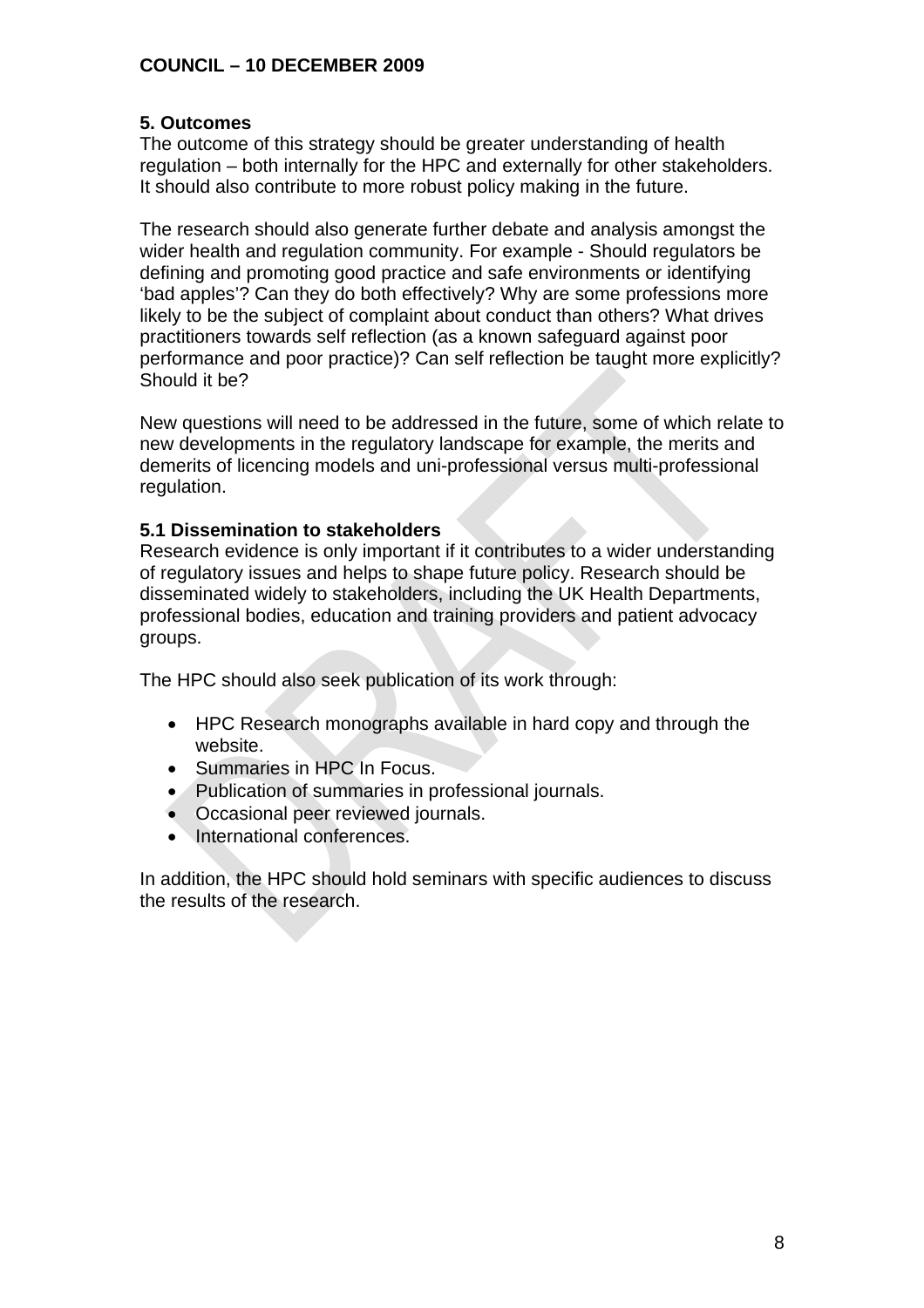## **6. Conclusion**

This paper has set out a rationale for developing more capacity for research and given some examples of specific research questions that the new strategy will address for the HPC. It should be cross-referenced to the HPC Strategic Intent Document and in the workplans for the relevant departments, where more detail is included and more specific outcomes are identified.